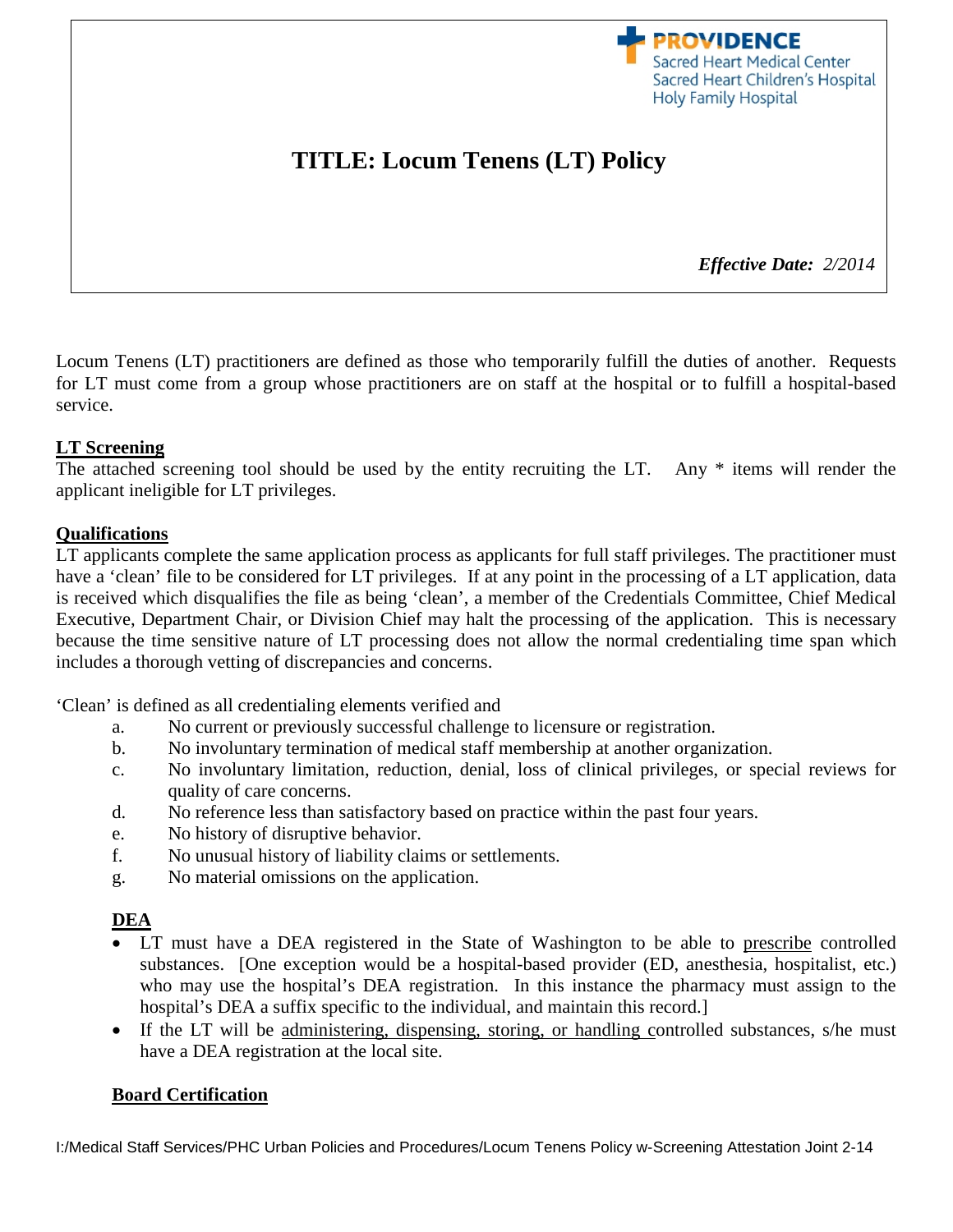• Board certification in the specialty being practiced must have been achieved within three years of the highest level of post-graduate training. If the LT has been boarded and has allowed board certification to lapse, based on experience and current verification of competency the physician may be considered for special exemption for 5 years from the date of board expiration. This exemption must be requested from the Department and Credentials Chair in advance of consideration of the application.

### **Status**

Locum tenens (LT) providers are not members of the Medical Staff and privileges may be rescinded at any time by the Chief Medical Executive, Division Chief, Medical Staff President, Credentials Chair, or Department Chair. As LT are not members of the medical staff, LT do not have rights to a Fair Hearing regarding any termination of services.

## **Proctoring**

LT should not be granted privileges for which there are special proctoring requirements, unless proctoring is arranged as part of the application process.

## **Time Period for Appointment**

Locum tenens are approved for a maximum of 120 days. A new Medicare attestation statement must be completed at each renewal, as well as NPDB, GSA, OIG, State license verification, and DEA verification.

LT who leave and return for repeat assignments after 60 days from last date of a prior assignment will have their files updated with an additional fee (\$200).

If the LT practitioner has performed either continuous service or regular recurring assignments beyond a year, s/he may be considered for appointment to the Associate Staff on a case-by-case basis. These practitioners will be designated as (Associate Staff – Recurring Locum Tenens).

#### **Use of Epic**

Healthstream assignments must be completed prior to arrival for assignment (If an experienced Epic user, the provider may complete only the proficiency exam.

## **Orientation**

Medical Staff Services and the entity bringing the locum tenens will coordinate orientation.

- Medical Staff Services will
	- o Provide orientation materials
	- o Submit the physician to the Epic identity and access management team
	- o Check ID and approve the LT practitioner for a badge
- The entity bringing the locum tenens will
	- o Arrange with the clinical informatics or the Epic training team to both train and assure appropriate Epic access (two week notice is required from the time a complete application is received)
	- o If Meditech is needed, completion of request for Meditech access is the responsibility of the physician or group which has recruited the practitioner.
	- o Provide orientation specific to the hospital before the practitioner may work independently; this is important to provide safe and coordinated patient care for the procedures being requested. This may include the sponsor or a group member performing a specified number of procedures with the LT, as recommended by the Department or Credentials Chair.

I:/Medical Staff Services/PHC Urban Policies and Procedures/Locum Tenens Policy w-Screening Attestation Joint 2-14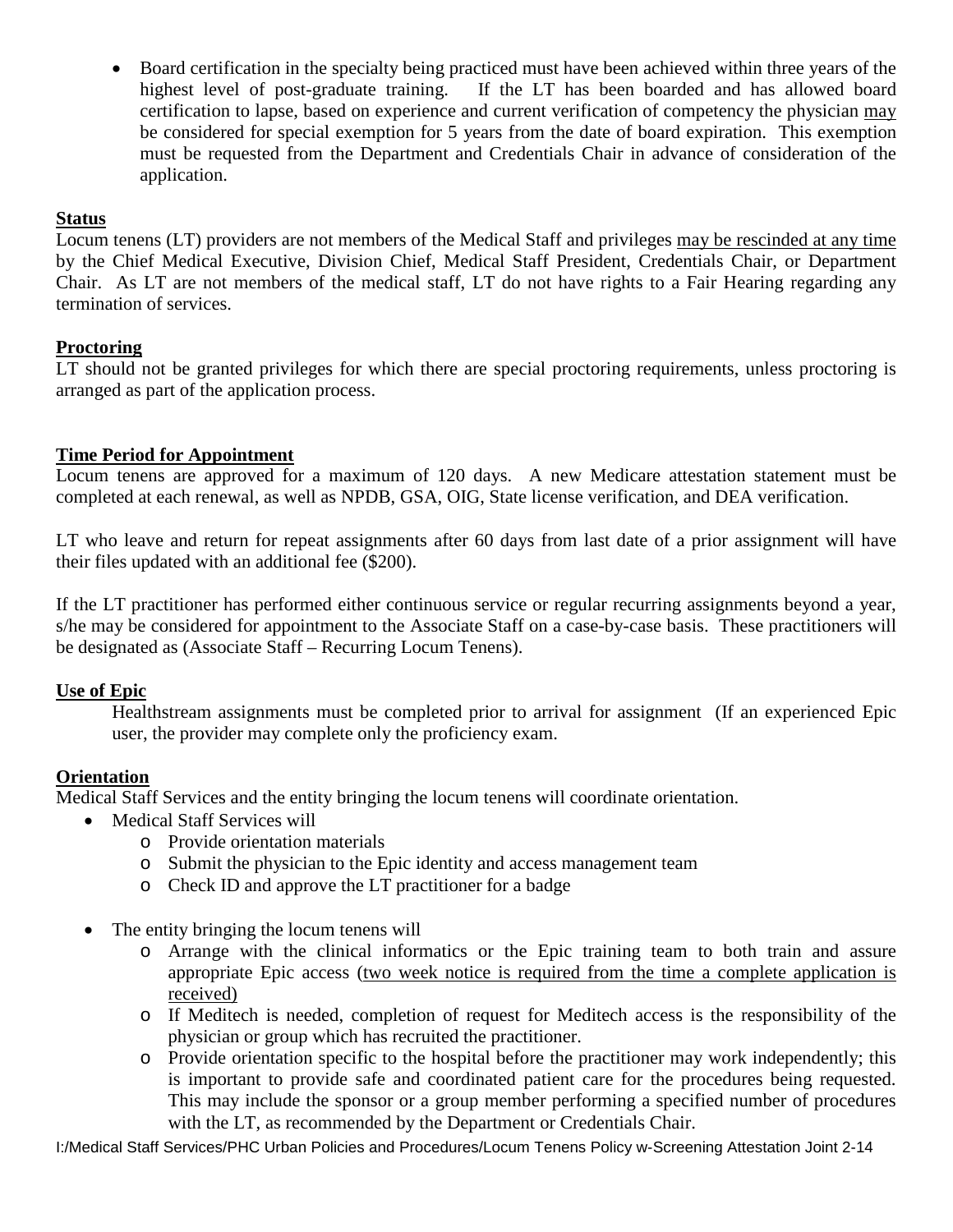#### **Sponsor Exit Evaluation**

Each LT will have an assigned physician sponsor, who is usually a member of the group which has recruited the LT. That practitioner is responsible to complete an Exit Evaluation/Focused Professional Practice Evaluation for the LT (see attached form). .

#### **Completion of Medical Records**

Complete and timely completion of Medical Records is essential prior to completing the assignment. The group practice bringing in the LT is obligated to complete any outstanding records outstanding within 7 days after the end of the LT assignment. Health Information Management will be queried regarding returning LT's. Based on that evaluation, those with outstanding record completion may not be approved for a return LT assignment, or the LT may be required to bring all records current prior to beginning the repeat LT assignment.

LT who do not complete all medical record requirements will have this reflected on subsequent verification letters.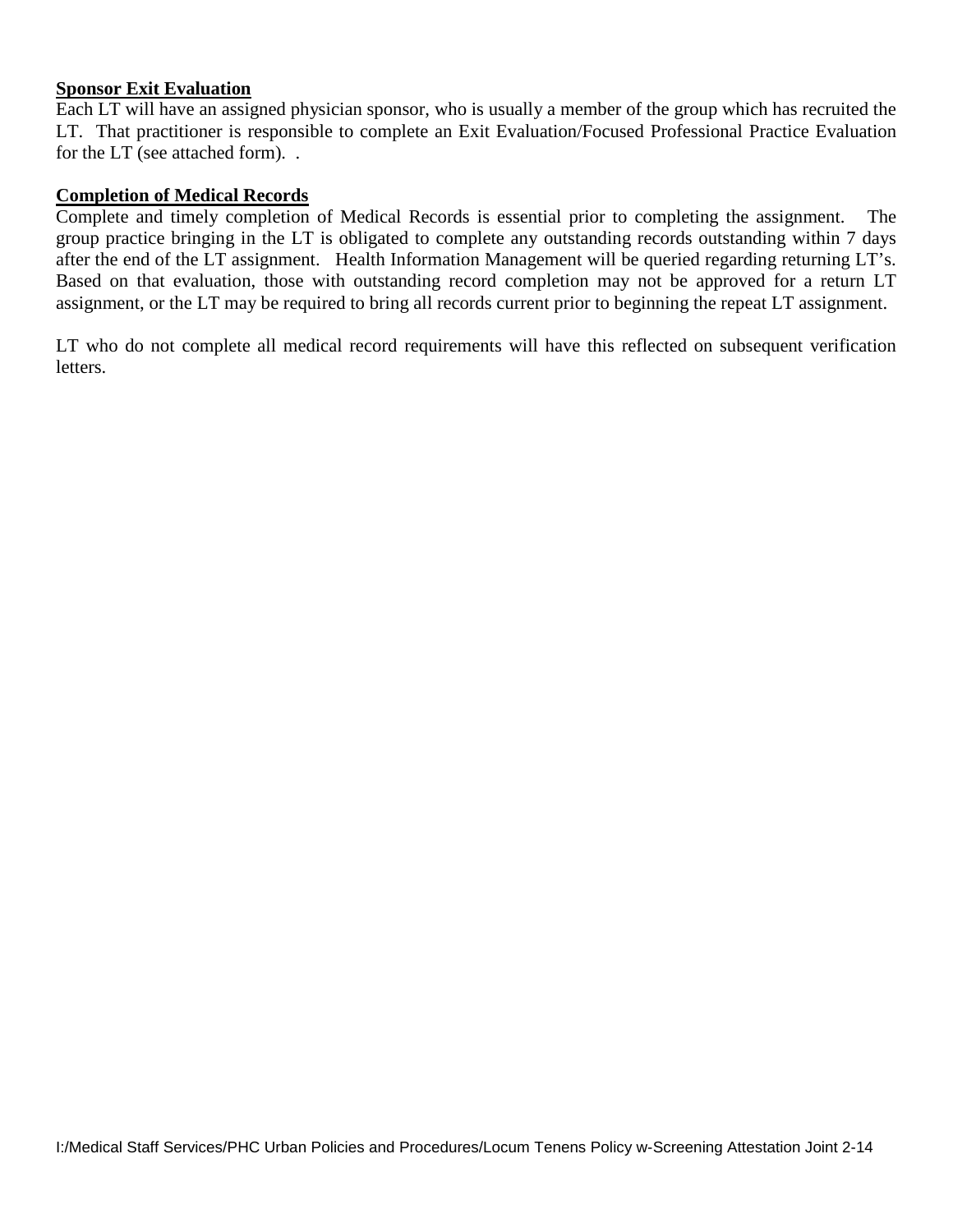### **Locum Tenens – Screening Questionnaire**

Please answer all of the following questions. If your answer to any of the following questions is 'Yes", provide details as specified

 $\mathcal{L}$ 

|                              |                                                                                                                               | on a separate sheet. If you attach additional sheets, sign and date each sheet. |    |  |  |
|------------------------------|-------------------------------------------------------------------------------------------------------------------------------|---------------------------------------------------------------------------------|----|--|--|
| PROFESSIONAL SANCTIONS<br>Α. |                                                                                                                               |                                                                                 |    |  |  |
| $\mathbf{1}$ .               | Have you ever been, or are you now in the process of being denied, revoked, terminated, suspended, restricted, reduced,       |                                                                                 |    |  |  |
|                              | limited, sanctioned, placed on probation, monitored, or not renewed for any of the following? Or have you voluntarily or      |                                                                                 |    |  |  |
|                              | involuntarily relinquished, withdrawn, or failed to proceed with an application for any of the following in order to avoid an |                                                                                 |    |  |  |
|                              | adverse action or to preclude an investigation or while under investigation relating to professional competence or conduct?   |                                                                                 |    |  |  |
|                              | License to practice any profession in any jurisdiction<br>a.                                                                  | YES <sup>I</sup>                                                                | NO |  |  |
|                              | Other professional registration or certification in any jurisdiction<br>b.                                                    | YES <sup></sup>                                                                 | NO |  |  |
|                              | Specialty or subspecialty board certification<br>c.                                                                           | YES <sup></sup>                                                                 | NO |  |  |
|                              | Membership on any hospital medical staff<br>d.                                                                                | YES <sup></sup>                                                                 | NO |  |  |
|                              | Clinical privileges at any facility, including hospitals, ambulatory surgical centers, skilled nursing<br>е.                  | YES $\Box^*$                                                                    | NO |  |  |
|                              | facilities, etc.                                                                                                              |                                                                                 |    |  |  |
|                              | Medicare, Medicaid, FDA, NIH (Office of Human Research Protection), governmental, national<br>f.                              | YES $\square^*$                                                                 | NO |  |  |
|                              | or international regulatory agency or any public program                                                                      |                                                                                 |    |  |  |
|                              | Professional society membership or fellowship<br>g.                                                                           | YES <sup></sup>                                                                 | NO |  |  |
|                              | Participation/membership in an HMO, PPO, IPA, PHO or other entity<br>h.                                                       | YES <sup></sup>                                                                 | NO |  |  |
|                              | Academic Appointment<br>i.                                                                                                    | YES <sup></sup>                                                                 | NO |  |  |
|                              | Authority to prescribe controlled substances (DEA or other authority)                                                         | YES <sup></sup>                                                                 | NO |  |  |
| 2.                           | Have you ever been subject to review, challenges, and/or disciplinary action, formal or informal, by                          | YES $\Box^*$                                                                    | NO |  |  |
|                              | an ethics committee, licensing board, medical disciplinary board, professional association or                                 |                                                                                 |    |  |  |
|                              | education/training institution?                                                                                               |                                                                                 |    |  |  |
| 3.                           | Have you been found by a state professional disciplinary board to have committed unprofessional                               | $YES \nightharpoonup^*$                                                         | NO |  |  |
|                              | conduct as defined in applicable state provisions?                                                                            |                                                                                 |    |  |  |
| 4.                           | Have you ever been the subject of any reports to a state, federal, national data bank, or state                               | YES                                                                             | NO |  |  |
|                              | licensing or disciplinary entity?                                                                                             |                                                                                 |    |  |  |
| 5.                           | Are you currently under a hospital focused review for any reason?                                                             | YES <sup></sup>                                                                 | NO |  |  |
| <b>B.</b>                    | <b>CRIMINAL HISTORY</b>                                                                                                       |                                                                                 |    |  |  |
| 1.                           | Have you ever been charged with a criminal violation (felony or misdemeanor) resulting in either a                            | YES $\Box^*$                                                                    | NO |  |  |
|                              | plea bargain, conviction on the original or lesser charge, or payment of a fine, suspended sentence,                          |                                                                                 |    |  |  |
|                              | community service or other obligation?                                                                                        |                                                                                 |    |  |  |
|                              | Do you have notice of any such anticipated charges?                                                                           | YES <sup>I</sup>                                                                | NO |  |  |
|                              | a.                                                                                                                            | <b>YES</b>                                                                      |    |  |  |
|                              | Are you currently under governmental investigation?<br>b.                                                                     |                                                                                 | NO |  |  |
| C.                           | <b>AFFIRMATION OF ABILITIES</b>                                                                                               |                                                                                 |    |  |  |
| 1.                           | Do you presently use any drugs illegally?                                                                                     | <b>YES</b>                                                                      | NO |  |  |
| 2.                           | Do you have, or have you had in the last five years, any physical condition, mental health condition,                         | YES                                                                             | NO |  |  |
|                              | or chemical dependency condition (alcohol or other substance) that affects or could affect your                               |                                                                                 |    |  |  |
|                              | current ability to practice within your specialty with or without reasonable accommodation? If                                |                                                                                 |    |  |  |
|                              | reasonable accommodation is required, specify the accommodations required. If the answer to this                              |                                                                                 |    |  |  |
|                              | question is yes, please identify and describe any rehabilitation program in which you are or were                             |                                                                                 |    |  |  |
|                              | enrolled which assures your ability to adhere to prevailing standards of professional performance.                            |                                                                                 |    |  |  |
| D.                           | BOARD CERTIFICATION (board certification within 3 years of highest level of postgraduate training is an                       |                                                                                 |    |  |  |
|                              | expectation for locum tenens applicants; maintaining current board certification is also an expectation.)                     |                                                                                 |    |  |  |
| 1.                           | Have you either not been boarded, or have you allowed your boards to lapse?                                                   | <b>YES</b>                                                                      | NO |  |  |
| E.                           | LITIGATION AND MALPRACTICE COVERAGE HISTORY (If you answer "Yes" to any of the questions in this                              |                                                                                 |    |  |  |
|                              | section, please provide complete details of each event.)                                                                      |                                                                                 |    |  |  |
| 1.                           | Have allegations or claims of professional negligence been made against you at any time, whether or                           | YES                                                                             | NO |  |  |
|                              | not you were individually named in the claim or lawsuit?                                                                      |                                                                                 |    |  |  |
| 2.                           | Have you or your insurance carrier(s) ever paid any money on your behalf to settle/resolve a                                  | YES $\Box$                                                                      | NO |  |  |
|                              | professional malpractice claim (not necessarily a lawsuit) and/or to satisfy a judgment (court-ordered                        |                                                                                 |    |  |  |
|                              | damage award) in a professional lawsuit?                                                                                      |                                                                                 |    |  |  |
| 3.                           | Are there any such claims being asserted against you now?                                                                     | YES <sup></sup>                                                                 | NO |  |  |
| 4.                           | Have you ever been denied professional liability coverage or has your coverage ever been                                      | YES <sup>I</sup><br>$\overline{\phantom{a}}$                                    | NO |  |  |
|                              | terminated, not renewed, restricted, or modified (e.g. reduced limits, restricted coverage,                                   |                                                                                 |    |  |  |
|                              | surcharged)?                                                                                                                  |                                                                                 |    |  |  |
| F.                           | EDUCATIONAL HISTORY                                                                                                           |                                                                                 |    |  |  |
| 1.                           | Were you at any time placed on probation during medical school, residency, or fellowship?                                     | YES <sup></sup>                                                                 | NO |  |  |
| 2.                           | Did you transfer schools during your medical school, your residency, or fellowship program?                                   | YES                                                                             | NO |  |  |